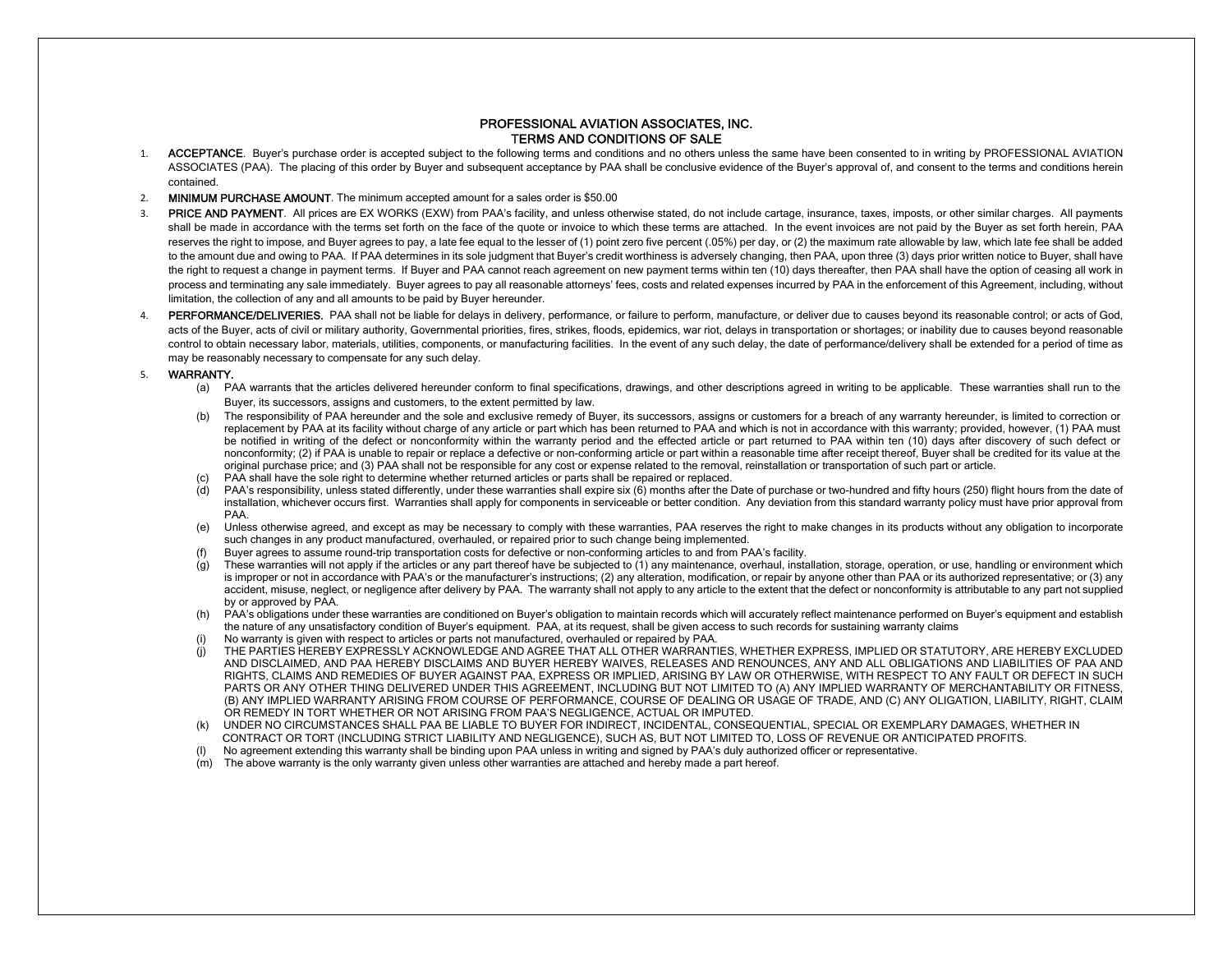## PROFESSIONAL AVIATION ASSOCIATES, INC. TERMS AND CONDITIONS OF SALE

- **6.** LIMITATION OF LIABILITY. The parties expressly agree that PAA's liability arising from any claim of any kind, including without limitation negligence, for any loss or damage arising out of, connected with, or resulting from this order, or from the performance or breach thereof, or from the manufacture, sale, delivery, resale, repair or use of any article covered by or furnished under this<br>calculations are a s order shall in no case exceed the price paid by Buyer to PAA for the article or part which gives rise to such claim. UNDER NO CIRCUMSTANCES SHALL PAA BE LIABLE TO BUYER FOR INDIRECT,<br>when the article of the article of the INCIDENTAL, CONSEQUENTIAL, SPECIAL OR EXEMPLARY DAMAGES, WHETHER IN CONTRACT OR TORT (INCLUDING STRICT LIABILITY AND NEGLIGENCE), SUCH AS, BUT NOT LIMITED TO, LOSS OF REVENUE OR ANTICIPATED PROFITS. Buyer shall defend, indemnify and hold harmless PAA together with its directors, officers, employees, assignees, agents and shareholders (hereinafter collectively called the "Indemnified Parties"), from and against all claims, demands, suits, obligations, liabilities, damages, losses and judgments (including, but not limited to, costs and expenses related thereto, reasonable attorney's fees and expenses, any obligation or liability for loss of use or any other incidental or consequential damages, and any liability, obligation or claim in tort)(hereinafter collectively called "Claims"), which may be asserted against, suffered by, charged to or recoverable from the Indemnified Parties by reason of (i) injury or death<br>- A second a secon of any person, including employees of Buyer and any operator of any aircraft upon which any part or article acquired hereunder is installed, or (ii) loss of or damage to any property, including aircraft, upon which any part or article acquired hereunder is installed, whether or not such event arises in any way from any form of fault or negligence of PAA (whether passive, active, sole, joint, comparative or concurrent).
- 7. **EXCHANGES AND RETURNS.** Unserviceable exchange cores must be returned, freight prepaid, to PAA's facility within fifteen (15) days from the date of shipment for domestic exchanges in the U.S. and thirty (30) days for international exchanges. Delay in accomplishing a timely return will subject Buyer to a penalty charge at the then current rate as established by PAA. Returned cores must be economically repairable and traceable to an approved source. Buyer agrees to pay for all excessive repairs in the overhaul of the Buyers exchange core beyond a standard overhaul. Buyer shall be invoiced for any such replacement parts and/or repairs. PAA has up to 180 days after receipt of core for evaluations and additional billings. All sales are final. No return of unused parts will be permitted unless previously authorized by PAA. All authorized returns will be subject to a minimum restocking fee of \$200.00 or 20% of the sale price, whichever is greater, plus any recertification charges. No unauthorized returns accepted after 30 days except for warranty repair considerations. Buyer will be notified whenever the returned core is "Beyond Economical Repair" (referred to herein as "BER"). If the returned core is BER, Buyer will be given 10 days to supply an alternate core that is not BER. If Buyer fails to supply a non-BER core, Buyer shall pay the core charge identified on PAA's invoice. Buyer is responsible for and will be invoiced for core evaluation charges if core received from Buyer is deemed BER.
- **8.** TAXES. The amount of all Federal, State, or local taxes applicable to the sale, use, or transportation of the articles sold or work performed hereunder and all duties, imposts, tariffs, or other similar levies, shall be added to the prices and paid by the Buyer, except where the Buyer shall furnish an appropriate certificate of exemption there from. Buyer indemnifies and holds PAA harmless from the payment or imposition of any tax imposed on any articles sold or used hereunder, or for any work performed hereunder under the provisions of any State Sale or Use Tax Act plus penalties, interest and/or attorneys' fees connected with the imposition of any such sales or use tax in connection with the articles sold or used or the work performed hereunder.
- **9.** EXPORT. If any article sold hereunder is for export, Buyer shall be responsible for arranging all transportation, insurance and export clearances.
- **10.** SEVERABILITY. Any provision of this Agreement which is prohibited or unenforceable in any jurisdiction shall, as to such jurisdiction, be ineffective to the extent of such prohibition or unenforceable in any jurisdiction shall not invalidate or render unenforceable such provision in any other jurisdiction. To the extent permitted by applicable law, each party hereby waives any provision of law which renders any provision hereof prohibited or unenforceable in any respect.
- **11.** APPLICABLE LAW. This Agreement shall be interpreted in accordance with the laws of the State in which PAA's facility is located, as set forth on the front face of this Agreement, exclusive of any choice of law rule of that State, or any other jurisdiction which could cause any other matter to be referred to the law or jurisdiction other than that State. The parties hereto agree that any litigation arising out of this Agreement shall be in which PAA's facility is located as set forth on the front face of this Agreement. Any legal action Buyer for breach must be commenced within one (1) year from the date of breach. Buyer agrees to pay all costs and expenses, including reasonable attorneys' fees, incurred by PAA in any action to enforce its rights hereunder. The United Nations Convention on Contracts for the International Sale of Goods, 1980, and any amendment or successor thereto is expressly excluded from this Agreement.
- **12.** WAIVER. Failure by PAA to assert all or any of its rights upon any breach of this Agreement shall not be deemed a waiver of such rights either with respect to such breach or any subsequent breach, nor shall any waiver be implied from the acceptance of any payment or service. No written waiver of any such right shall extend to or affect any other right PAA may possess, nor shall such written waiver extend to any subsequent similar or dissimilar breach.
- **13.** ESTIMATED PRICING. Estimated pricing is defined to mean an approximate calculation only. The final price may exceed the estimate price.
- **14.** ENTIRE AGREEMENT. Upon acceptance of this Agreement by Buyer, the provisions hereof (including the pertinent documents, drawings, and specifications applicable hereto) shall constitute the entire Agreement between the parties and supersede all prior prices, offers, negotiations and agreements relating to the subject matter hereof.
- **15.** INDEPENDENT CONTRACTOR. Buyer and PAA shall act at all times as independent contractors, and nothing contained herein shall be constructed to create the relationship of principal and agent, or employee between Buyer and PAA. It is mutually understood and agreed that personnel assigned to perform
- or employee between Buyer and PAA. It is mutually understood and agreed that personnel assigned to perform services hereunder are solely the employees, agents or subcontractors of PAA.<br>16. ASSIGNMENT. This Agreement shall the following terms and conditions and no others unless the same have been consented to in writing by PAA. The placing of this order by Buyer and subsequent acceptance by PAA shall be conclusive evidence of the Buyer's approval of, and consent to the terms and conditions contained herein.
- **17.** Professional Aviation Associates reserves the right to bill back any parts deemed over and above standard overhaul pertaining to returned cores.
- **18.** B.E.R. Cores will be ( 30 days ) scrapped on site after date of notification to customer